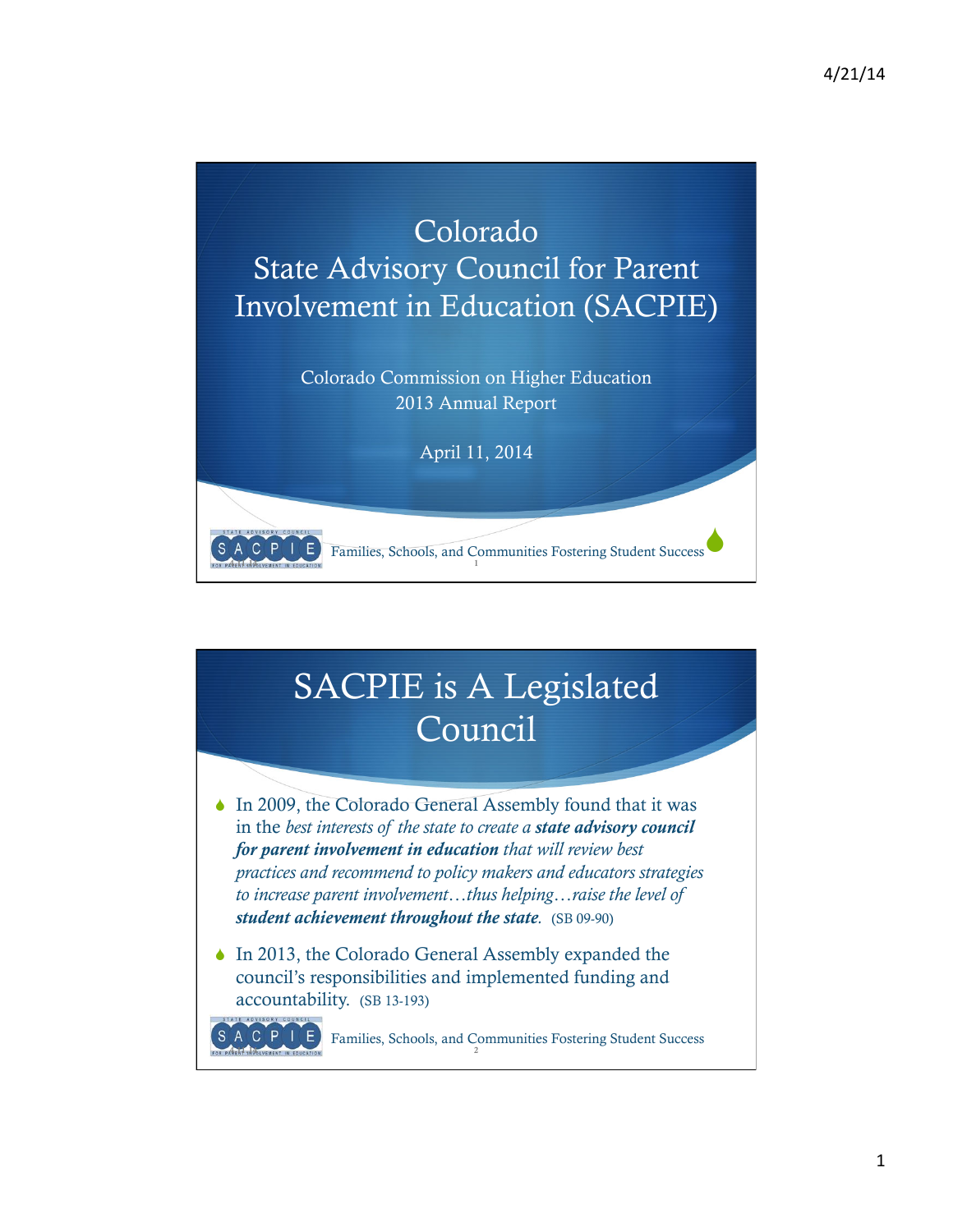### SACPIE Includes Members Who Represent…



#### SACPIE Strives To Achieve an Overarching Goal  $\bullet$  To partner with Colorado's families in maximizing the potential of every student by:  $\triangle$  Reducing dropout rates  $\triangle$  Reducing gaps in academic achievement and growth among student groups

 $\bullet$  Increasing the number of students who continue into higher education

A C P E Families, Schools, and Communities Fostering Student Success **CREAT INFOLVEMENT IN EDUCATION**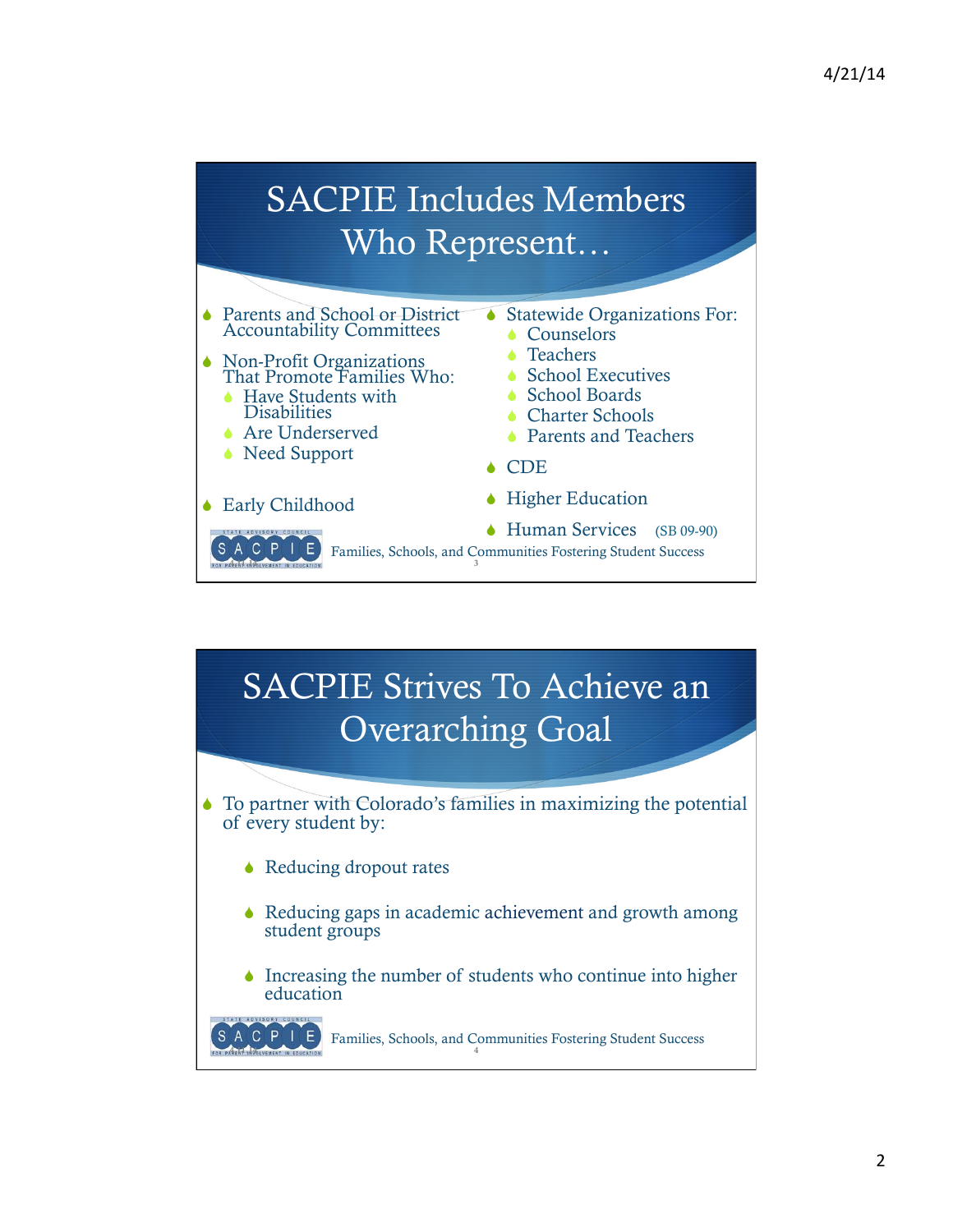# SACPIE Informs About Research, Best Practices, and Strategies

 $\bullet$  Involving families in the following:

- Improving levels of academic achievement
- Closing the achievement and growth gap
- $\bullet$  Implementing Response to Intervention (RtI, MTSS)
- $\bullet$  Increasing the high school graduation rate
- Increasing persistence and on-time graduation rates in higher education
- Increasing family participation on education committees
- Designing parent education, leadership, and liaison programs
- Establishing school-based parent information centers



S A C P  $\overline{1}\left( \overline{E} \right)$  Families, Schools, and Communities Fostering Student Success

#### SACPIE Aligns with the National Standards for Family-School Partnerships (PTA, 2008)

- 1. Welcoming All Families into the Community
- 2. Communicating Effectively
- 3. Supporting Student Success
- 4. Speaking Up for Every Child
- 5. Sharing Power
- 6. Collaborating with the Community (SB 09-90)

SACPIE's 7<sup>th</sup> Standard: Providing Professional Development and Pre-Service Training for Administrators and Teachers

SACPIE Families, Schools, and Communities Fostering Student Success  $4.11.14$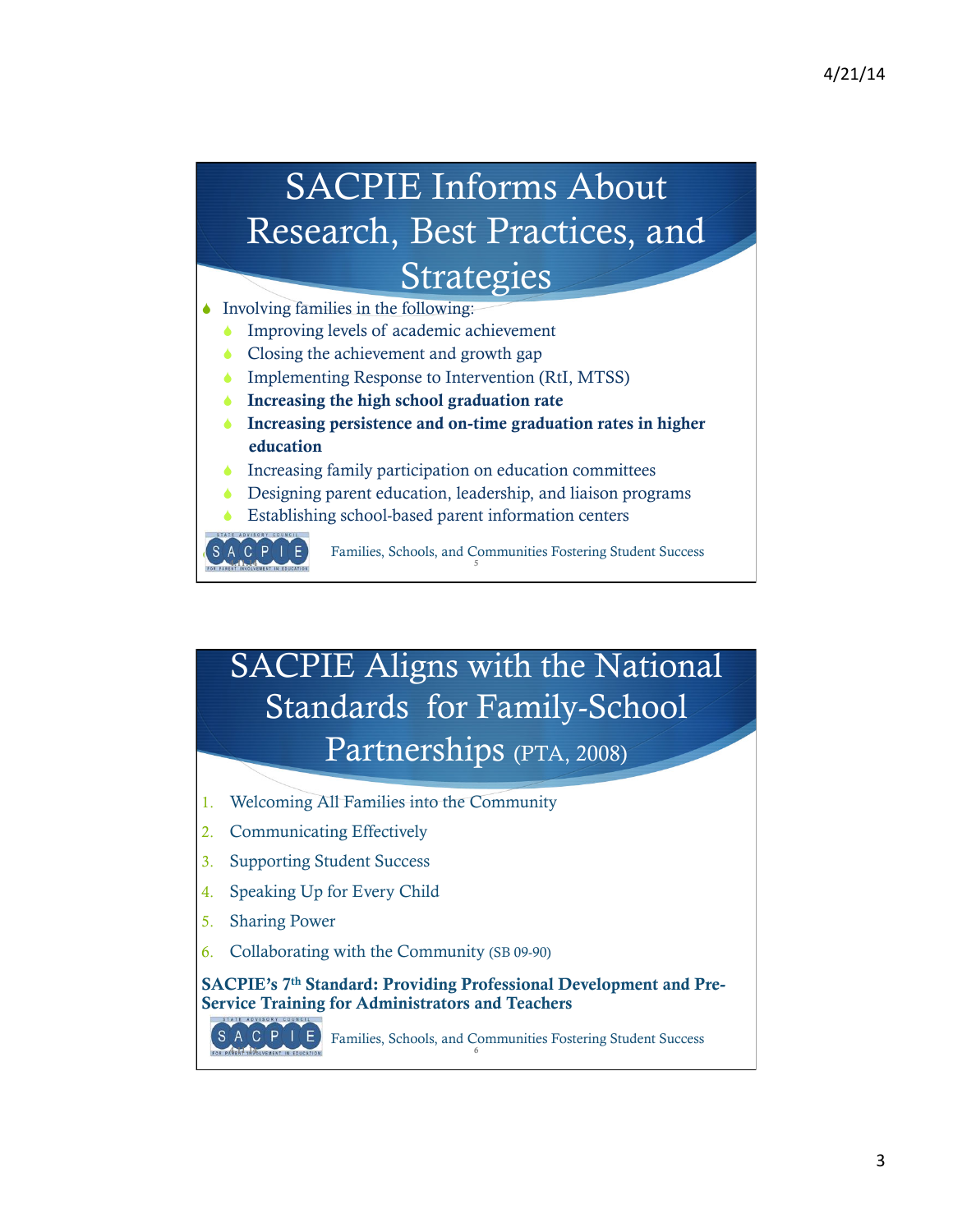## SACPIE Includes Four Working Committees

- $\bullet$  Early Childhood: To identify and communicate with Colorado early childhood councils and networks regarding partnerships and resources
- $\bullet$  K-12: To work with CDE in supporting districts to enact accountability requirements, regional trainings, indicators, and policies
- $\blacklozenge$  Higher Education: To communicate with the Colorado higher education community regarding partnerships, resources, and measures; to support the implementation of SACPIE's Additional 7th Standard – *Providing professional development and pre-service training for teachers and administrators*
- **Partnerships**: To understand, review, update, and publicize relevant programs, trainings, resources and events; investigate grant funding

Families, Schools, and Communities Fostering Student Success

SACPIE Supports the Higher Education Committee

◆ SACPIE's Higher Education Advisory Duties:

 $A,C$   $P$   $I$   $E$ 

- S Advise the Colorado Commission on Higher Education and the Department of Higher Education on the following:
	- Involving parents in programs to raise academic achievement, improve the persistence rate, and improve the on-time graduation rate of students enrolled in institutions of higher education. (SB 09-90)
- $\bullet$  In consultation the Department of Higher Education, identify key indicators of successful parent engagement in education. Then do the following:
	- Use the indicators to develop recommendations for methods the Department of Higher Education may use to measure and monitor the level of parent engagement in institutions of higher education in Colorado. (SB 13-193)

 Families, Schools, and Communities Fostering Student Success HEAT INVOLVEMENT IN EDUCATION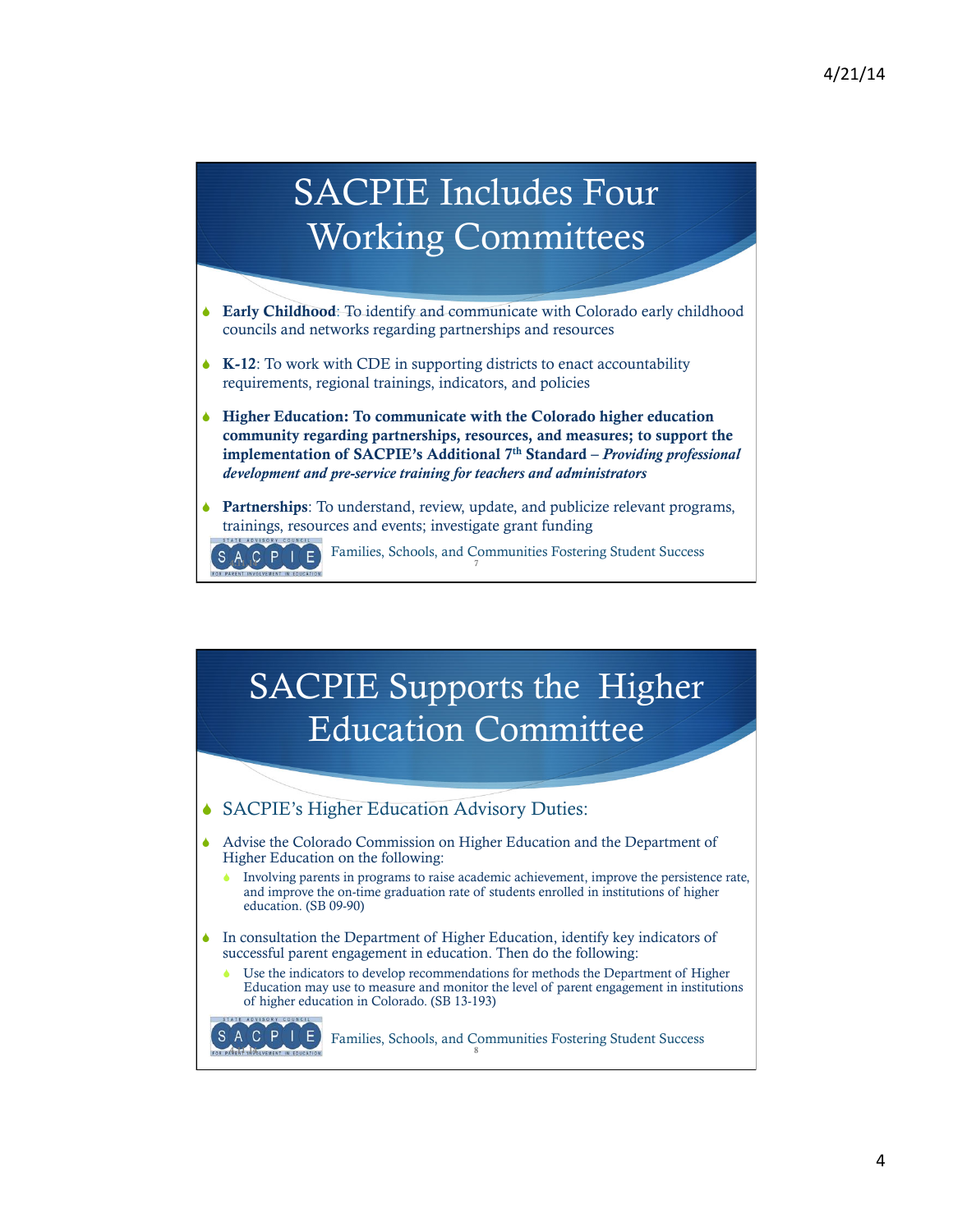### SACPIE Supports the Higher Education Committee

#### SACPIE Members:

- **Dr. Kris Greer**, Chair, Higher Education Representative, Ft. Lewis College
- Dr. Diane Bassett, Higher Education Representative, University of Northern Colorado
- Shannon Holtmann, Statewide Organization That Represents Career and College Guidance Counselors Representative
- **S Dr. Cathy Lines, Colorado Department of Education Representative**

#### ◆ SACPIE Advisory Members:

Gully Stanford and Blanca Trejo, College In Colorado

**▲ Interested Parties** 

**ALCUPTULE** Families, Schools, and Communities Fostering Student Success

#### SACPIE Supports the Higher Education Committee

◆ 2014 Higher Education Committee Annual Goal:

 $\blacklozenge$  To inventory available information for families and Institutions of Higher Education that identifies the family role in supporting the increase of successful and sustainable student admissions, degree completion, and less remediation need

Families, Schools, and Communities Fostering Student Success  $4.11.14$   $4.100$  events in Education